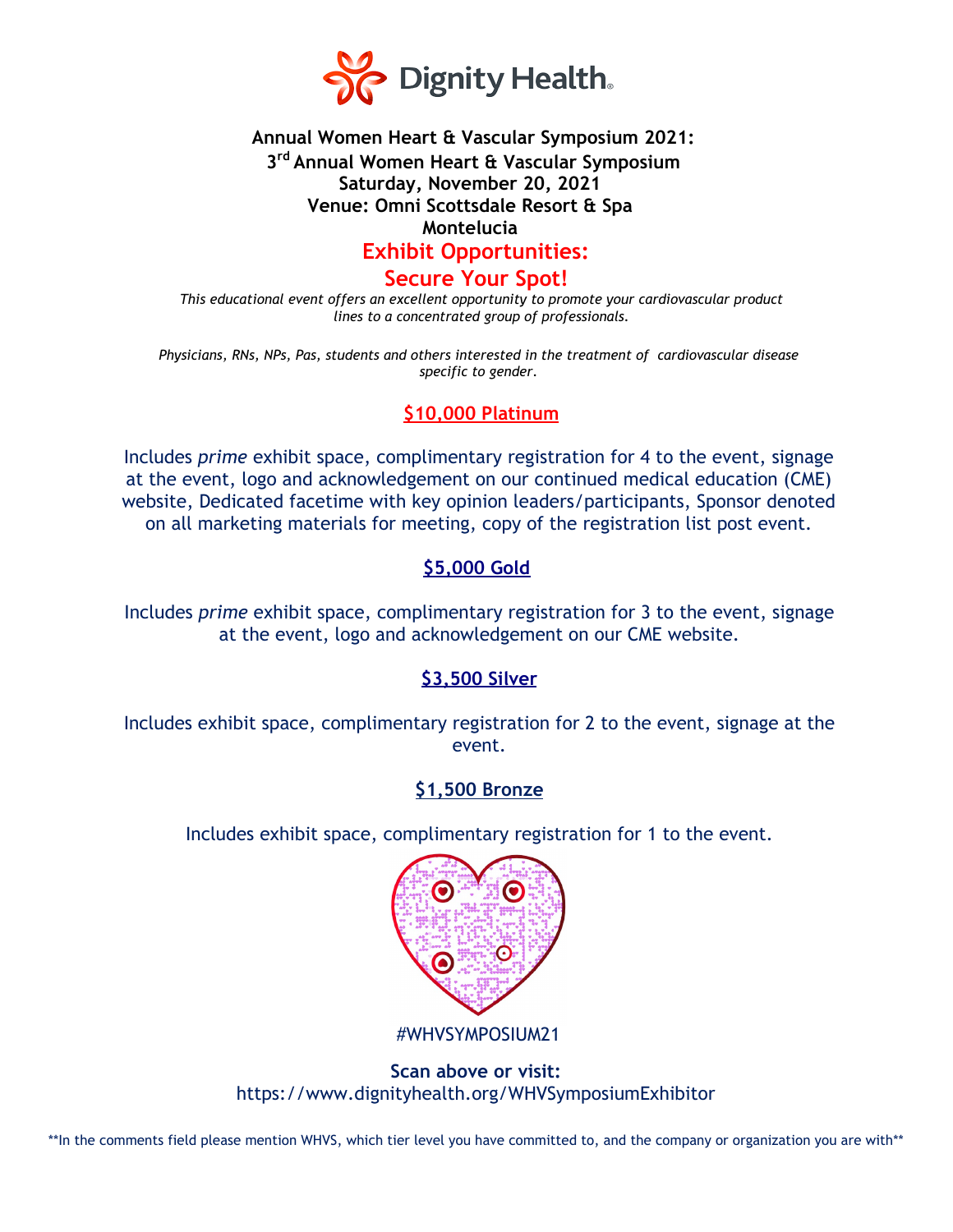

**Dignity Health – East Valley Office of Continuing Medical Education** Chandler Regional Medical Center ‖ Mercy Gilbert Medical Center O: (480) 728-9990 E: staci.king@dignityhealth.org

Dear Representative,

We would like to invite you to exhibit at our **Women's Heart & Vascular Symposium** being held at the Omni Scottsdale Resort & Spa at Montelucia in Scottsdale, Arizona on **November 20, 2021**. We expect approximately 150 physicians, nurse practitioners, nurses, cardiologists and surgeons to be in attendance.

#### **Overview**

Cardiovascular disease (CVD) is the number one cause of death in women in the United States and the developed world. For groups most affected, including racial and ethnic groups and vulnerable populations such as veterans and rural communities, health disparities take many forms. These include higher rates of chronic disease, increased burden of illness at younger ages, lack of access to basic care and significant barriers to initiating and maintaining treatment; emphasizing how these social determinants of health best dictate health outcomes. Although significant progress has been made in narrowing the gap in health outcomes, disparities persist with the racial and social injustice of systemic racism and misogyny at the core. This has been highlighted with the COVID-19 pandemic. While public health initiatives have increased awareness in these areas, there is still confusion among health care clinicians about culturally-sensitive risk assessment and best practice with regards to management of women and vulnerable patient populations with heart disease. While no single individual can solve for the deeply rooted inequities, as the largest non-for-profit health system in the United States, it is our goal to ignite, empower, educate and amplify solutions.

#### **Target Audience**

This is the 3rd Annual Women's Heart & Vascular Symposium hosted by Dignity Health's Women's Heart Health Program in Arizona through CommonSpirit Health's initiative across the United States to improve cardiovascular outcomes in women and racial/ethnic communities. We intend to provide attendees with updates on the most current issues concerning CVD in women and vulnerable populations. This full day symposium is for all healthcare clinicians caring for women today including cardiologist, cardiothoracic surgeons, obstetricians/gynecologists, emergency medicine, internal medicine, family medicine, endocrinologists, oncologists, rheumatologists, nurses, nurse practitioners, physician assistants, residents, fellows, and medical students. It will focus on the social determinants of health and the continuum of care from prevention to early diagnosis and treatment strategies for cardiovascular disease in women, especially women of color and other vulnerable populations.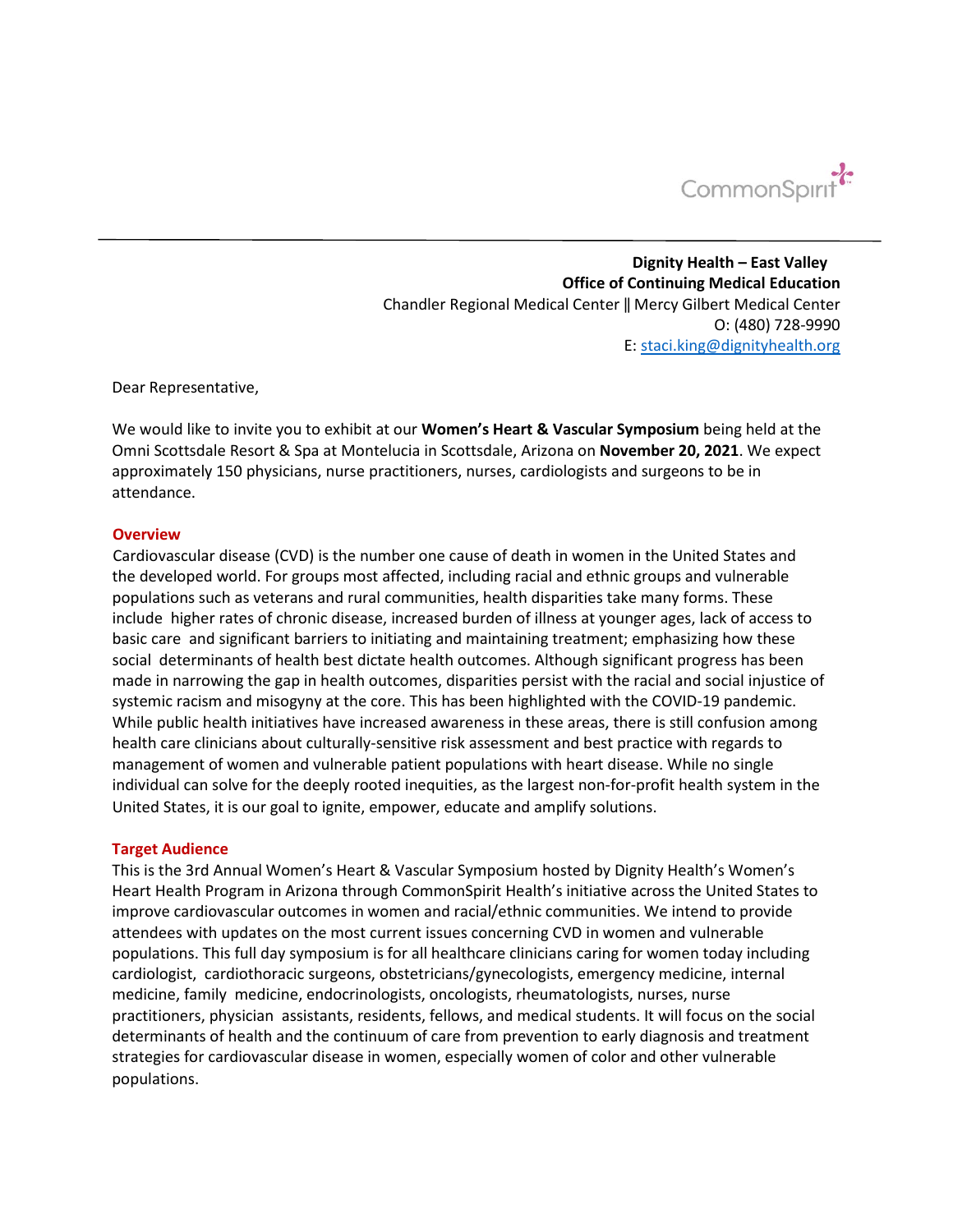#### **Learning Objectives**

- Review social determinants of health and the impact it plays on women's health.
- **Assess the intersectionality of disparities, beyond sex including veterans and women active** in the military; rural communities and the transgender population.
- Assess the maternal mortality crisis in the most vulnerable patient populations and solutions.
- Assess the cardio- obstretrics collaboration and life beyond pregnancy.
- Address the best practice for blood pressure management during pregnancy.
- **· Review best management for open artery ischemia.**
- Review emerging lipid-lowering therapies in diverse patient populations.
- Create your personal anti-bias/anti-racist toolkit.
- Review complex cardiovascular cases addressing percutaneous vs. surgical revascularization; medical management vs revascularization and late presenting myocardial infarction complications.

The exhibit fee starts at \$1,500 and space is limited. To maintain clear separation of promotion from education, all exhibits will be held in a different room/location than where the general session is held. Exhibits are open from registration until the conclusion of the day and will be assigned based on level. The exhibit fee includes a 6' table for a table top display, 2 chairs, and other items based on level of support.

A signed returned exhibitor agreement (attached) will confirm your exhibit space, payment information as follows:

## **Mail check to:**

Dignity Health Foundation East Valley 1727 W. Frye Rd., Suite 230 Chandler, AZ 85224 O: (480) 728-3931 E: EastValleyFoundation@DignityHealth.org

## **Link to Pay via Credit Card:**

https://www.supportdignityhealtheastvalley.org/womens-heart-health-donation

**Electronic Payment Instructions available upon request**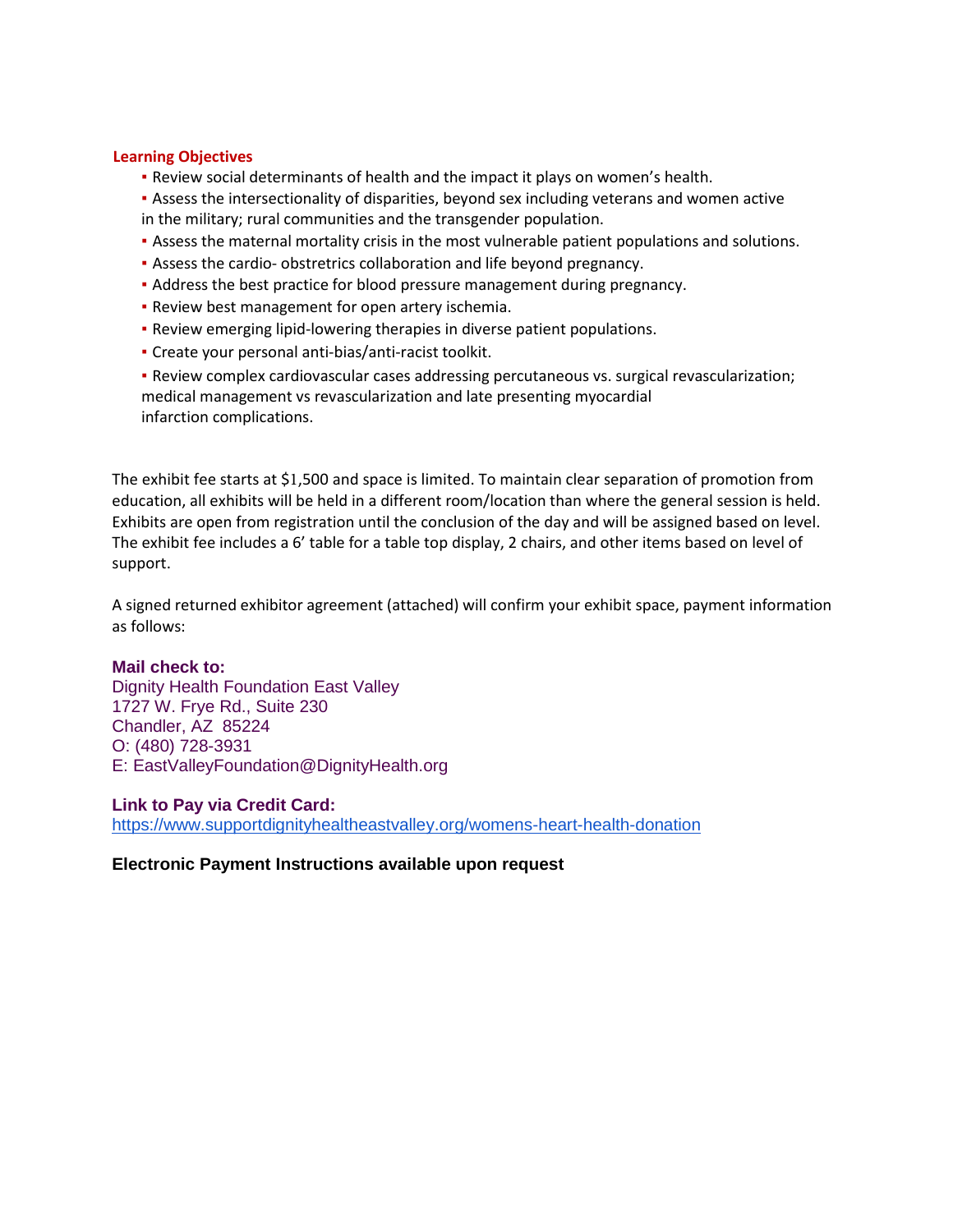

# **Dignity Health – East Valley Office of Continuing Medical Education**

# **Exhibitor Agreement**

| <b>Activity Title</b>    | Women's Heart & Vascular Symposium         |
|--------------------------|--------------------------------------------|
| <b>Activity Date</b>     | November 20, 2021                          |
| <b>Activity Location</b> | Omni Scottsdale Resort & Spa at Montelucia |

| <b>Company Name</b>                          |  |
|----------------------------------------------|--|
| (as it should appear on printed materials)   |  |
| <b>Exhibit Contact</b>                       |  |
| Names of Representatives exhibiting          |  |
| (maximum of 2)                               |  |
| <b>Address</b>                               |  |
| <b>Phone Number</b>                          |  |
| Email                                        |  |
| Amount of Exhibit Fee                        |  |
| Additional requests (power, internet access, |  |
| etc.) this may come at additional charge     |  |

## **Terms, Conditions, and Purposes**

#### **Independence**

- 1. This activity is for scientific and educational purposes only and will not promote any specific proprietary business interest of the Commercial Interest.
- 2. The Accredited Provider is responsible for all decisions regarding the identification of educational needs, determination of educational objectives, selection and presentation of content, selection of all persons and organizations that will be in a position to control the content of the CME, selection of education methods, and the evaluation of the activity.

## **Appropriate Use of Commercial Support**

- 3. The Accredited Provider will make all decisions regarding the disposition and disbursement of the funds from the Commercial Interest.
- 4. The Commercial Interest will not require the Accredited Provider to accept advice or services concerning teachers, authors, or participants or other education matters, including content, as conditions of receiving this grant.